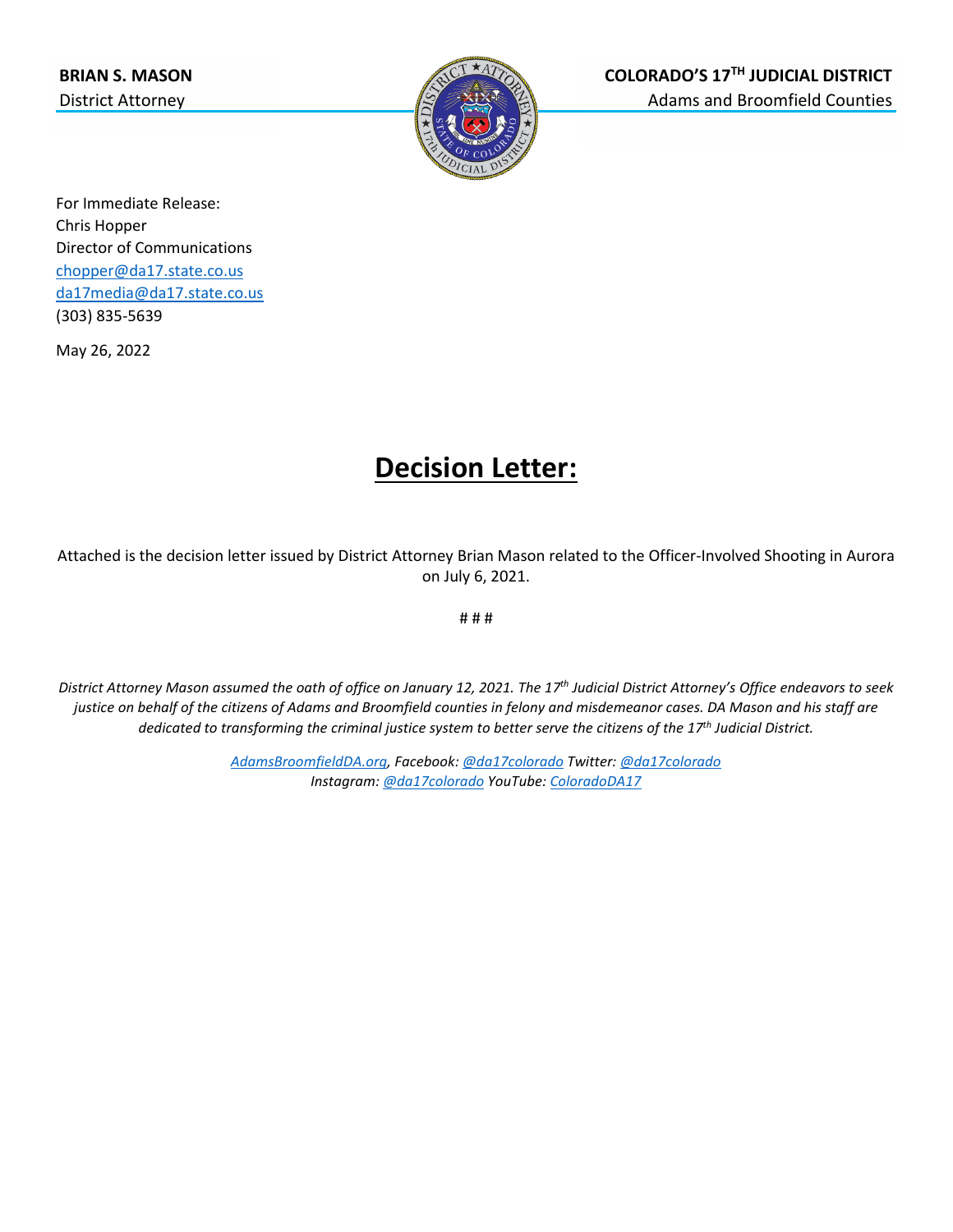

**17th Judicial District Adams & Broomfield Counties** 

**District Attorney's Office** 

May 25, 2022

Acting Police Chief Chris Juul Aurora Police Department 15001 E. Alameda Drive Aurora, CO 80012

Re: The investigation of the officer-involved shooting of Shannon Owens, occurring on July 6, 2021, in the City of Aurora and in Adams County, Colorado

Dear Acting Police Chief Juul:

The 17th Judicial District Critical Incident Response Team (CIRT) was called upon to review an officer-involved incident involving an Aurora Police Department Officer and a civilian that occurred on July 6, 2021. The 17<sup>th</sup> Judicial District Critical Incident Response Team (CIRT) conducted the investigation into this matter. Thornton Police Department Detectives Doug Parker and Casey Browning led the investigation and presented the factual findings to my office. The other investigators on the CIRT who worked on this investigation are associated with law enforcement agencies independent of the Aurora Police Department. The Office of the District Attorney concludes that the investigation was thorough and complete. This letter includes a summary of the facts and materials that the CIRT presented for review.

The investigation of this incident resulted in criminal charges against a civilian which, as of the date of this letter, are still pending in Adams County District Court. Individuals charged with any crime retain a presumption of innocence until the final resolution of the case. Consequently, based on limitations set forth in the Colorado Rules of Professional Conduct restricting pretrial publicity, this letter does not reveal all of the facts pertinent to the investigation. Furthermore, in an effort to preserve the integrity of the pending case, the record of this investigation will remain restricted from public access until the conclusion of the criminal proceedings. Once the pending cases associated with this matter have been resolved, the record and any video evidence will be made available.

The District Attorney's review is strictly limited to determining whether any criminal charges should be filed against the involved officer. The standard of proof for filing a criminal case is whether there is sufficient evidence to prove any criminal violations beyond a reasonable doubt to a unanimous jury. Here, the prosecution also has the burden to prove beyond a reasonable doubt that the use of force was not justified under Colorado law. This independent investigation and review are not intended to take the place of an internal affairs investigation by your agency.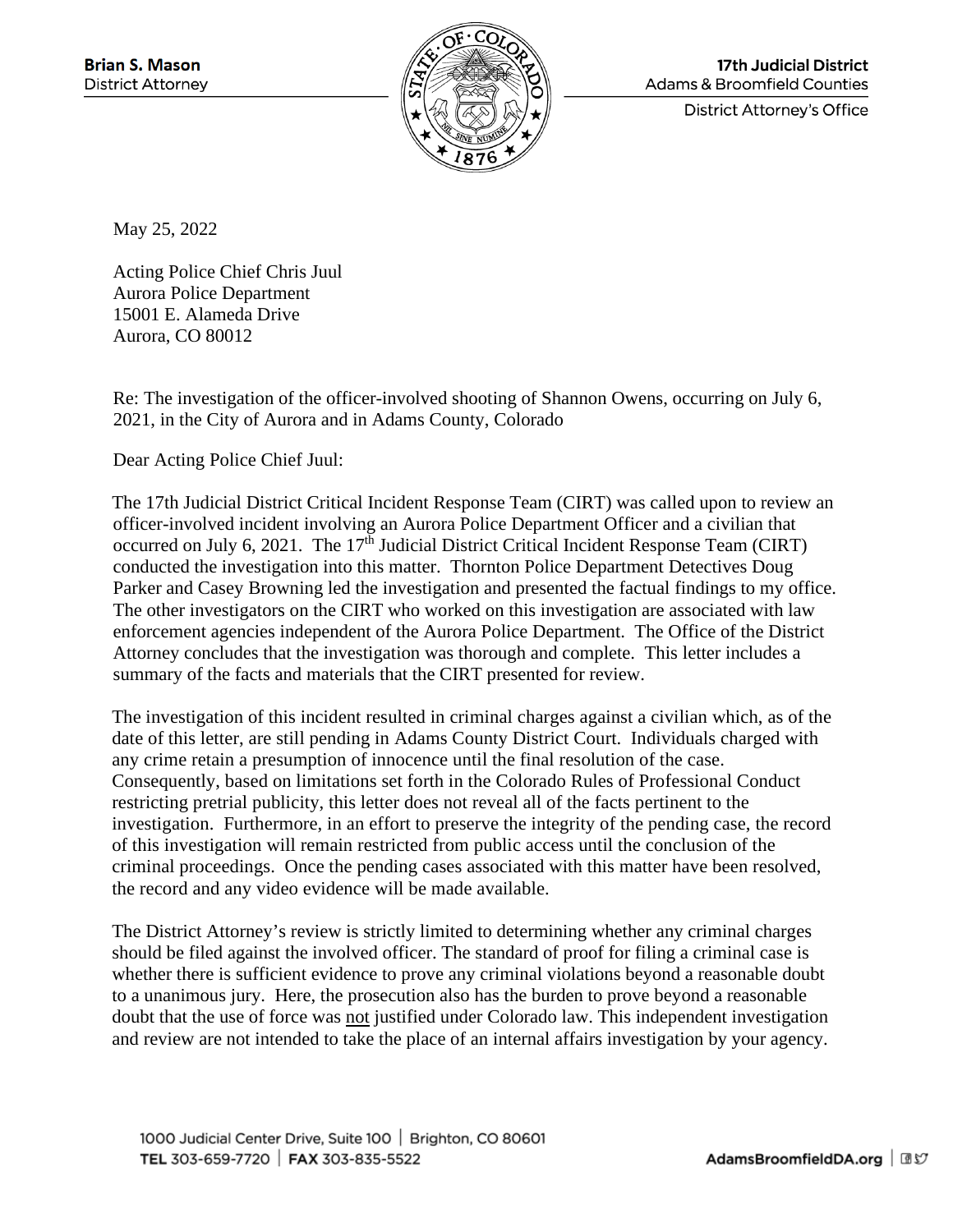As such, my review does not evaluate compliance with any departmental policies, standards, or procedures.

Based on the evidence presented and applicable law, there is no reasonable likelihood of proving that the involved officer committed any crime. Therefore, no criminal charges will be filed against the officer.

## **SUMMARY OF FACTS[1](#page-2-0)**

On July 6, 2021, the FBI-Rocky Mountain Safe Streets Task Force, working with Denver-Metro law enforcement agencies, were assigned to locate and arrest Shannon Owens. Mr. Owens was sought in connection with a number of arrest warrants, including a failure to appear on an attempted murder charge from Denver, and two warrants (Denver and federal court) for possessing firearms. The fugitive team tracked Mr. Owens' movements around the Denver metro area assisted by information collected from a court-approved search warrant that revealed location data from his cell phone. The fugitive team assembled to locate and arrest Mr. Owens was fully advised of Mr. Owens history and the existing warrant for firearms-related offenses.

At approximately 5:30 p.m., the fugitive team positively identified Mr. Owens at the Wolf's Motor Inn located at 15691 E. Colfax Avenue. At that time, the team saw Mr. Owens appearing to argue with an adult female in the parking lot. Eventually, Mr. Owens and the adult female entered room 224 of the Wolf's Motor Inn.

Without further information, the arrest team was concerned that the adult female might be a hostage. Given the dynamic and potentially dangerous situation, the arrest team called for additional resources, including the Aurora Police Department (APD) and Arapahoe County Sheriff's Office (ACSO) SWAT teams. The arrest team then called room 224 and an adult female answered. She told the law enforcement officer that Mr. Owens fled out the back window. The officer confronted the female with the truthfulness of her story and she handed the phone to Mr. Owens. The officer had a telephone conversation with Mr. Owens in an effort to get Mr. Owens to safely surrender. Mr. Owens refused.

At approximately 7:50 p.m., the arrest team obtained a search warrant for Mr. Owens that would allow entry into room 224 to arrest Mr. Owens. For several hours, the arrest team attempted to coax Mr. Owens from the room, including the use of loudspeakers, talking to him on the phone, contacting Mr. Owens' sister and brother-in-law, and talking to the female, who officers still believed was a hostage inside the room. The other rooms at Wolf's Motor Inn were evacuated.

The APD and ACSO SWAT teams developed a tactical plan to rescue the female, while continuing efforts to negotiate with Mr. Owens. As the barricade approached five hours, the assembled team decided to enter room 224 to arrest Mr. Owens and safely secure the adult female. The SWAT team elected to use a "kinetic water breach" on the walls of the motel rooms adjacent to room 224. A kinetic water breach is a tactical device that is designed to

<span id="page-2-0"></span><sup>&</sup>lt;sup>1</sup> The Statement of Facts culls details from the overall investigation and is presented largely in chronological order.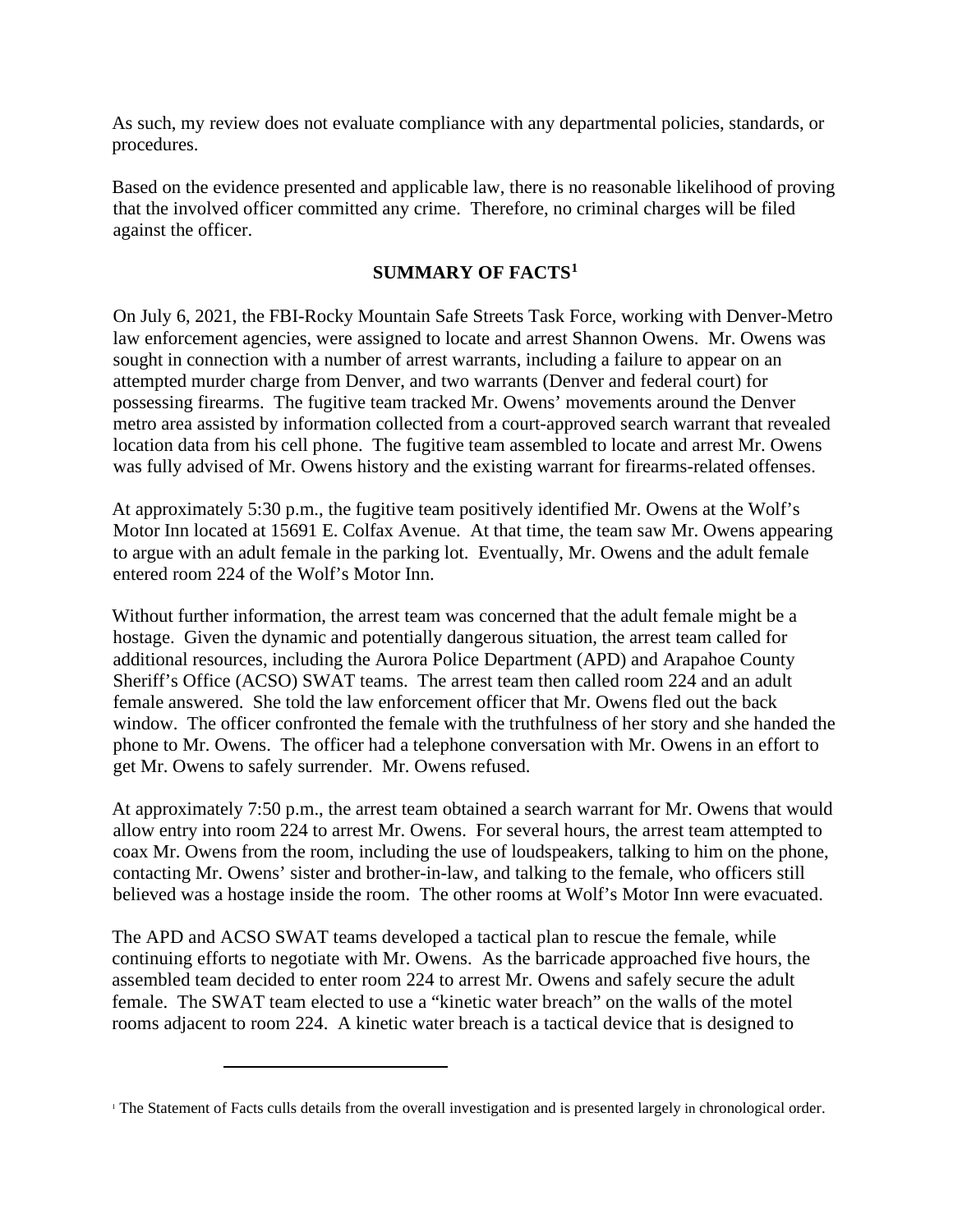detonate a bag of saline solution through the drywall and create a hole in the wall. The objective of the breach was to allow observation inside room 224 as officers simultaneously entered the room from the front door to safely secure the scene.

SWAT assembled an entry team near the door into room 224. APD SWAT team Officer Oscar Pena was part of a team of law enforcement officers in room 225. At approximately 10:04 p.m., a "noise flash diversion device" was deployed at the front door. The purpose of this device, commonly referred to as a "flash-bang," is to distract the individuals inside that may present a threat to any person upon the officers' forcible entry into the motel room. Immediately after the "flash-bang" was deployed, a gunshot was fired from the back of room 224 where Mr. Owens was believed to be located. The gunshot coming from room 224 was heard by multiple officers and captured on the audio of the body-worn cameras worn by responding officers.

Officer Pena and other officers heard the gunshot and broadcast the information over the radio to all officers. Officers quickly made entry into room 224 as the kinetic water breaches detonated on either side of the room.<sup>[2](#page-3-0)</sup> Officer Pena rushed to the wall port and peered into room 224. Officer Pena described what he saw: "I am looking through the hole I see [Mr. Owens] laying down on the ground and he's got a gun and it is pointed right at my gunport, right at me, clearly I can see a black semi-automatic handgun pointed right at me… he pointed a gun right at me." Officer Pena explained that at that moment, he believed that Mr. Owens had shot the hostage. He was also concerned that Mr. Owens would shoot officers if they came into room 224. Given Officer Pena's extensive training and experience in hostage rescue operations, he was concerned that if he did not perform his responsibilities, the hostage or other officers could be killed. Further, Officer Pena feared for his own safety, as he had his face and arm in the wall port, open in the direction Mr. Owens was pointing his handgun. Officer Pena also described seeing the female "intertwined" with Mr. Owens. Officer Pena concluded that he had no other options. He decided to stop the threat of force by Mr. Owens by aiming his handgun and firing it at Mr. Owens' lower body. Officer Pena fired three times, striking Mr. Owens twice, once in the left knee and once in the left back. Mr. Owens dropped his handgun and Officer Pena stopped shooting. Other officers apprehended Mr. Owens and secured the female.

Several of the law enforcement officers involved in this operation, including Officer Pena, were equipped with body-worn cameras. Given the size and location of the hole in the wall, Officer Pena's BWC did not provide a view of the incident through the wall port. Other video evidence depicts Officer Pena approach the wall port and twice command Mr. Owens to show his hands before Officer Pena fired his handgun. The BWC footage collected from other officers involved in this operation also corroborated Officer Pena's report.

Officers found a Ruger 9 mm handgun near where Mr. Owens was arrested, with one bullet and the chamber and loaded magazine with eleven rounds of ammunition. A bullet hole was found on the interior of room 224.[3](#page-3-1)

<span id="page-3-0"></span><sup>2</sup> The other wall port in room 223 failed as it was blocked by internal construction in the wall.

<span id="page-3-1"></span> $3$  Given the condition and use of the room 224 at Wolf's Motor Inn, it could not be determined if the bullet hole was caused by Mr. Owens or from some other event.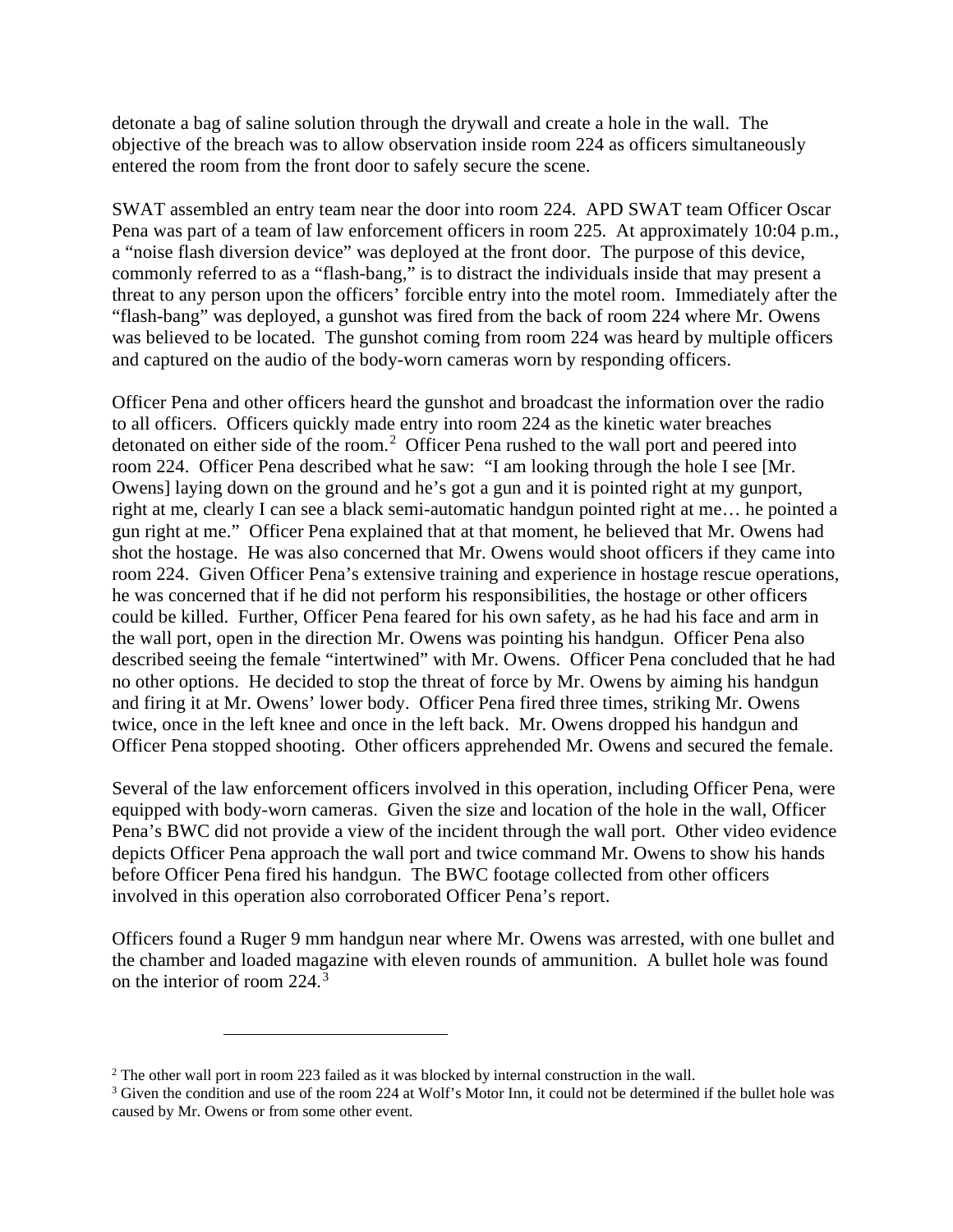The adult female was interviewed and denied that she was a hostage. She also denied ever seeing Mr. Owens with a gun. She acknowledged knowing that the officers were outside of the motel room, announcing their presence and making repeated requests to surrender.

## **LEGAL AUTHORITY**

As previously noted, this review is limited to a determination of whether criminal charges should be filed against the involved officer. The decision to file criminal charges involves an assessment of all known facts and circumstances as well as an evaluation of whether there is a reasonable likelihood of conviction at trial under the applicable law. Criminal liability is established only if it is proved beyond a reasonable doubt that all elements of a criminal offense have been committed and it is proved that the offense was committed without legal justification, as set forth in Colorado statutes.

Under Colorado law, a law enforcement officer may use physical force in effecting an arrest, preventing an escape, or preventing an imminent threat of injury to the peace officer or another person. However, physical force may be used only if nonviolent means would be ineffective and must use only that degree of force consistent with the minimization of injury to others. Additionally, under Colorado law, police officers, like any other individual, have the right to defend themselves or others from the use or imminent use of unlawful physical force. An officer's right to use physical force in self-defense is an affirmative defense, meaning that the prosecution must prove beyond a reasonable doubt that the use of force was not justified.

As the United States Supreme Court in the case of *Graham v. Connor* has mandated, the test is whether the nature and degree of force used is objectively reasonable after considering the totality of the circumstances. Alternatively phrased, the question here is whether a reasonable police officer, confronted with the same facts and circumstances, could have concluded that it was necessary to discharge his firearm to effect an arrest and/or to defend himself or another person.

Further, Colorado law recognizes that all people are lawfully allowed to rely and act upon a situation where a prudent person would reasonably believe, erroneously or not, that action was necessary. It is immaterial whether the suspect was actually trying to injure the officer or another, so long as a reasonable person, under like conditions and circumstances, would believe the appearances were sufficient to require the action taken.

## **ANALYSIS**

Applying the legal standard to the particular facts of this case, I first find that the use of physical force to arrest Mr. Owens was appropriate. The fugitive and arrest teams were engaged in the effort to apprehend Mr. Owens on outstanding arrest warrants. The law enforcement officers identified themselves and made multiple efforts to end the encounter without using physical force. Mr. Owens refused to comply with the commands to surrender himself for a period of several hours. The presence of the adult female further complicated the circumstances of his arrest. Despite the female's later statement that she was not held against her will, it was not unreasonable for the officers to be concerned for her safety, particularly